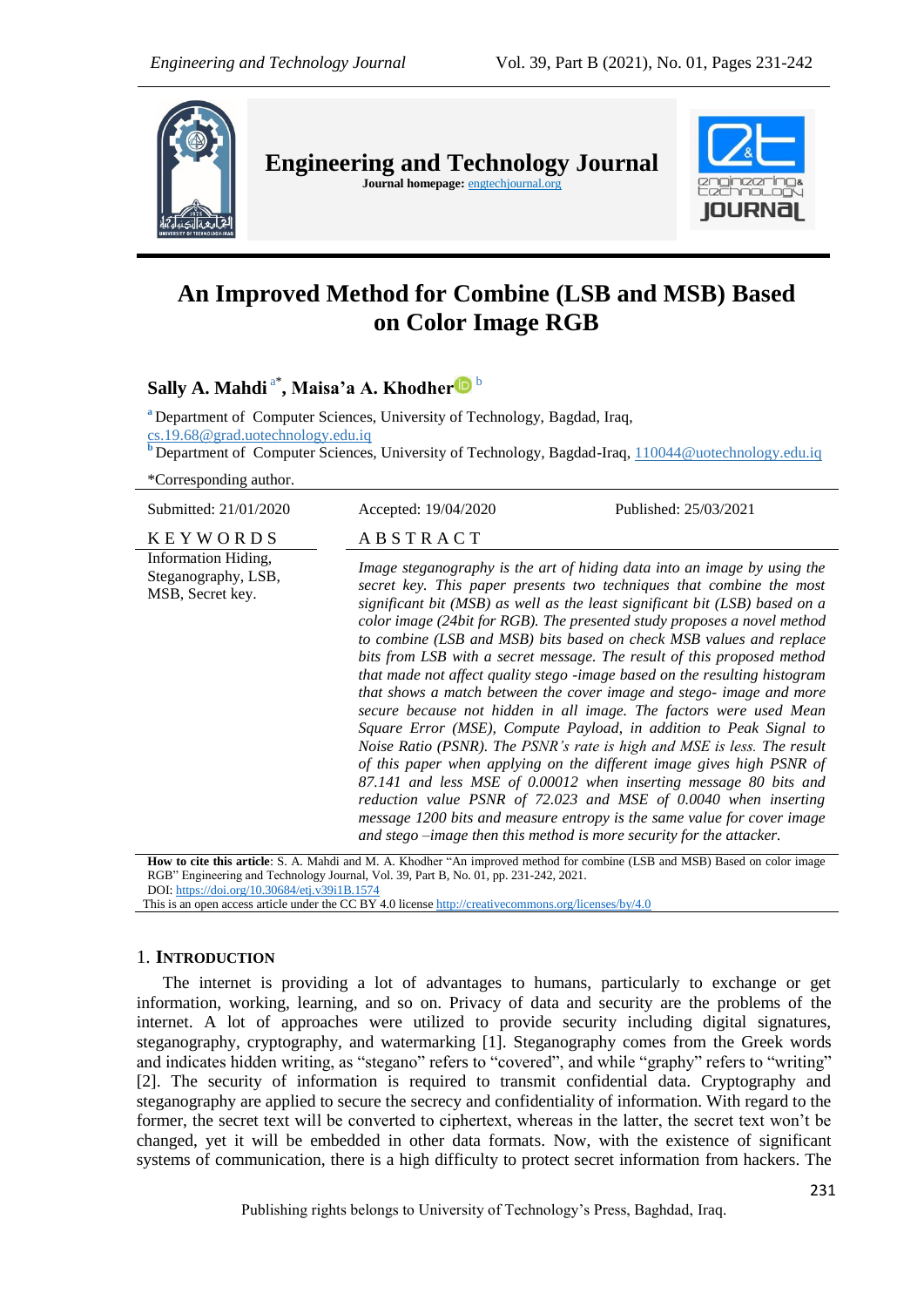fields of steganography hide the presence of information as well as protecting the secret information from unauthorized access. The systems of steganography include 3 components, which are: plaintext, Cover file, in addition to the Stego file. Also, the secret information that should be protected has been referred to as plaintext. Furthermore, the cover files might be videos, audio, images, texts, where data have been embedded. The Stego file is defined as output regarding the steganographic system which consists of hidden information. There are 3 significant properties related to steganographic systems which are robustness, payload capacity, and security [3]. There have been many multimedia into images like JPEGs, GIFs, BMPs, TIFFs, and PNGs [4]. The main process of image steganography that contains two processes (embedded in the sender and extracting in the receiver) and hiding messages in the cover image is called embedded message, there are three types of steganography to embed a secret message in the cover image and these types are (pure, secret key, public key) [5]. The basic model of processes image steganography may be represented as shown in Figure 1, [6]:-

Cover image(c) + secret message (m) + Stego\_ Key (k) = stego\_image (c, m, k), [7].



**Figure 1: Basic Steganography System, [5]**

In the image, steganography contains a spatial domain that includes the most popular technique is LSB that means takes the least value from the binary number when converting pixel value into binary, information is hidden inside the LSB bits of the embedded image which is not detectable when observed by the human eye [8], since changing the LSB values throughout embedding is going to have minimum impact on stego image quality so hackers cannot predict that some data is hidden behind that image [9]. The higher value is the bit location in binary number that called a Most significant bit(MSB) and also called (high order bit)[8].

This paper proposes a new approach by using combine LSB and MSB based on a color Image consist of 24 bit for 3 channel (Red, Green, Blue), As the data is hidden in dark areas more than light areas, and as a result, no change in the stego image appears based on the same secret key for embedding and extracting which is using point curve sin than the agreement between sender and receiver.

## **2. LITERATURE REVIEW**

Below some of the research which is related to the proposed method. in this part, some of the previous works will be illustrated from 2015 to 2019, which are related to image steganography spatial domain, specifically, the proposed method Least significant bit (LSB).

In 2016, R. Tavoli, et al. have suggested a new method for image steganography using LSB<sub>2</sub> Where the proposal first includes compressing text data before hiding the data in the image and is encoded by using a 4 \* 4 mask called snake scan order, after implemented compressed and snake scan order then loaded text in the image for embedding and extracting the used key and without key when the length of the key is dynamic, Then the researcher suggested making XOR the key and text after converting them into binary and the output is coding, then the result code applies XOR with the key and decode is produced. The result of the proposed method is illustrated measurements PSNR and MSE in each (RGB) channel which is the result of peak-signal-to-noise Ratio between (51.78- 58.81) and the result of Mean Square Error between (0.1087-0.4363) when using Lena image and another image [10].

In 2017, C. G. Tappe, et al.have proposed a new method for image steganography in the spatial domain by using LSB and MSB, which is presented a new method in two steps embedding and extracting, the first step is read cover image and read bits No.5 and No.6 and compute difference between them if the information bit is not equal to difference will be transversal bit chosen No.5.The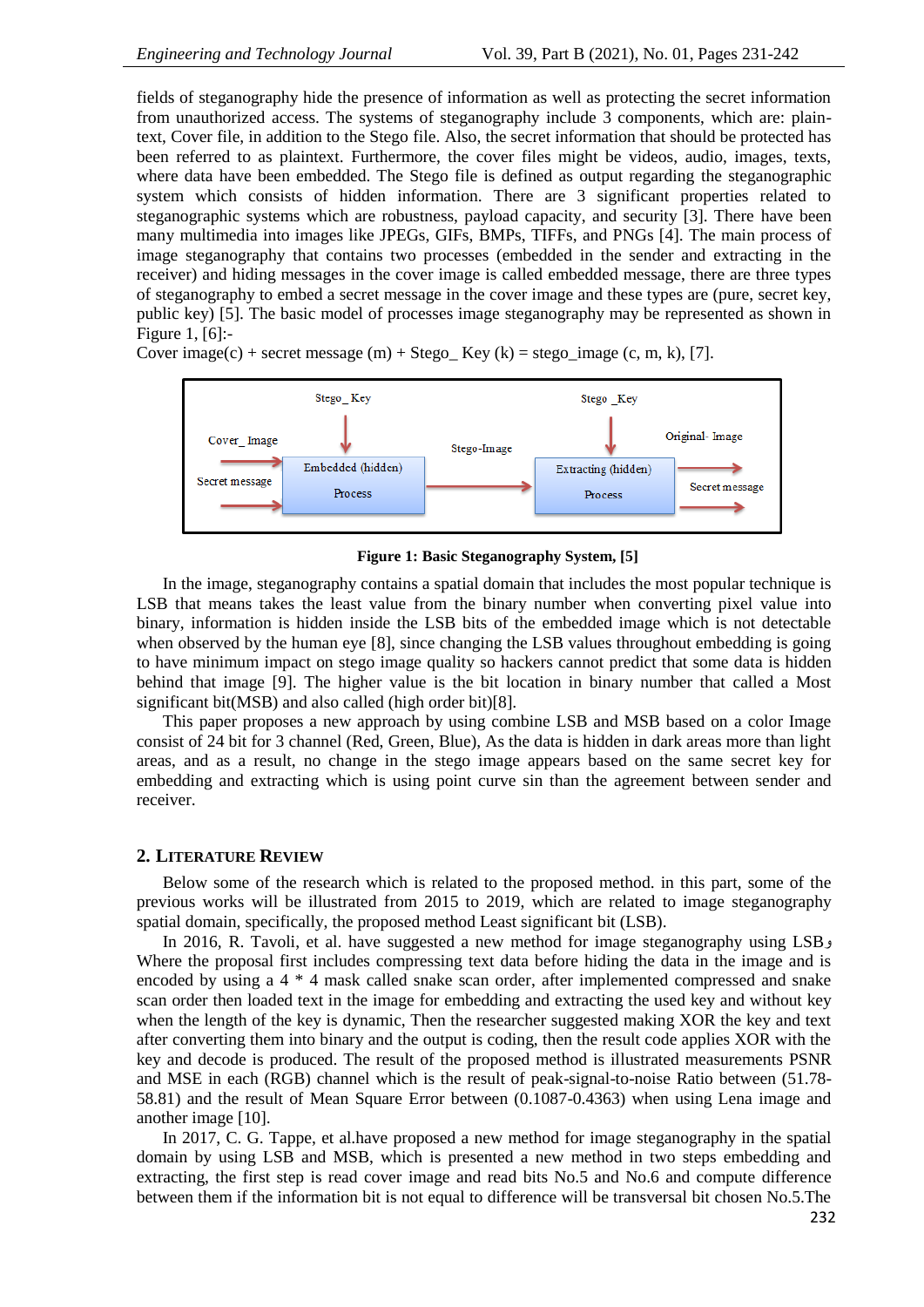second step is extracting secret information bit from stego image which is apply new suggested by reading stego\_image and every pixel in stego\_image compute the difference between location bit No.5 and No.6 that must be equal, the result of this proposed is given high security and high capacity, the result peak-signal-to-noise Ratio of the proposed method was (47.50) and payload (786432)when using different image [11].

In 2018, G. Maji, et al. have proposed a new model for image steganography in the spatial domain by using technique LSB. This method has been included two images (cover image and Reference image) and a secret embed key (stego key). The reference image is partitioned into blocks with allocated block codes. In the embed, the key is stored in the absolute amount of blocks and other inserting parameters (beginning block, block crossing route, and so on), where the secure message is altered into binary which is included pair of bits, pair of bits in the reference image are encoded that using various blocks of the reference image and updating sometimes in LSB bits. As a discretionary limit improvement module for content, just secure messages lexicon word ordering based encoding is applied. At last, in cover, \_image is inserted encoded bitstream utilizing any traditional LSB with its very own benefits and negative marks by using the public key of the recipient is encrypted embedding key. It is not possible to know the hidden message even if someone gets the encrypted message. This proposed can be used any LSB replacement to embed an encrypted message in the cover\_ image by using the various lexicon word indexing designs each time this becomes safer depending on a random secure key which is added in the embed key. The result of the peak-signal-tonoise Ratio between (62.3249\_ 71.5974) and Mean Square Error between (0.0381\_ 0.0049) when using Mandi image [12].

In 2019, U. Ali, et al. have proposed a new method for image steganography using technique LSB. Where the information is embedded in the random bit location of the pixel. The researcher used color images represented by red $q$ reen and blue colors, and each color represents 8 bits, where the random location of the three binary colors is used to embed secret message bit, for each (R, G, B) values of the cover image is represented (7 bit) most significant bit (MSB) and generate random bit location by using pseudo-Random Number Generator. The operation XOR is performed between the first location of the secret message bit and the random bit location of the red value, as a result, it is replaced with Least significant bit and performs between the second location of the secret message bit and the random bit location of the green value in next the third location of the secret message bit and the random bit location of the blue value and so on. The result of the peak-signal-to-noise Ratio between (56.1544- 85.0479) and Mean Square Error between (0.02022934- 0.00004196) when using (Lena, peppers, Baboon) images [5].

In 2020, M. A. Al Mamun, et al. have proposed a new method for image steganography using technique LSB, the researcher encrypted data before hidden and determine pixels randomized way by using Stren-Brocot Sequence. Multiplied LSBs of the color image (RGB) are applied while injecting the encrypted message into the randomly chosen pixels. The result of this proposed is to change the cover image quality when inserting different size of the secret message, but not changing the stego image quality after applying the proposed method that appears successfully extracted secret message from the stego image [13].

#### **3. TYPE OF STEGANOGRAPHY**

## *I. Pure steganography*

This kind of steganography does no need precognition of the code such as stego key to begin the communication system. The safety is totally trusted the secrecy, the benefit of this kind does not needs stego key to participate between sender and receiver. If the third party is Knowledge of the encryption algorithm then does not provide any security because the sender and receiver rely on that not Know the third party any information about the algorithm. The pure steganography is representing  $(C, M, D, EX)$  [14].

#### *II. Secret Key Steganography*

Secret key steganography is comparable to a symmetric cipher. This type represents the same key for the sender and receiver when the sender embeds a secret message in to cover image by using a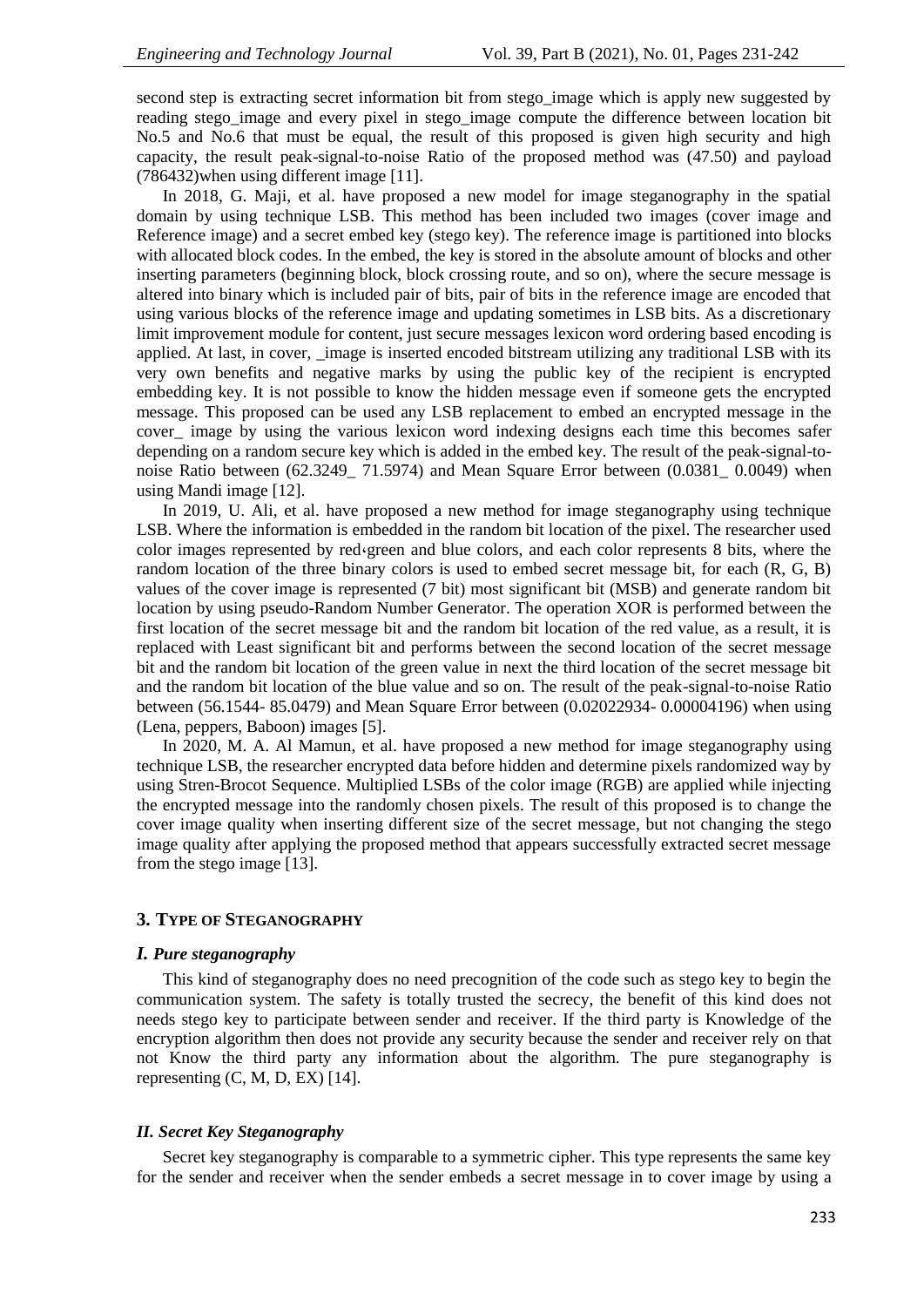secret key and the receiver can extract a secret message by reversing the process and using the same secret key. The secret key steganography is representing (C, M, K, EM, EX) [14].

# *III. Public Key steganography:-*

This kind of steganography contains two keys (public key and private key). The public key used for the sender when embedding a secret message in to cover image and from the other side at the receiver will be used private key to extract the secret message from the cover image that was sent by the sender. In a public database is stored public key [15].

#### **4. . STEGANOGRAPHY IN IMAGE**

Steganography in an image consists of two domains: - spatial domain technique and transform domain technique, spatial domain (image-domain) works with the bits in the cover image and embeds the secret message in this image as it does not affect the image and noise is processed. The transform domain (frequency domain) works on transforms the image and manipulates the algorithm [1].

#### *I. Image Domain (Spatial Domain Technique):-*

In the spatial domain contain various techniques. These techniques work on replacing some bits in image pixel value without altering or affecting the image to hide the information such as Least significant bits is one of the not complex techniques but given good result and not effect on the image and modifications of the LSB in the value will be invisible for human eyes. This technique including resists uniform affine transformations inclusive of rotation, scaling, and cropping. Image domain strategies are broadly categorized into

- 1) Least significant bits (LSB).
- 2) Pixel value differencing (PVD).
- 3) Random pixel embedding method (RPE).
- 4) Labeling or connectivity method.
- 5) Pixel intensity-based method.
- 6) Texture based method.
- 7) Histogram shifting methods to be specific.

In this paper, we will discuss one technique is the Least significant bit and it's modified.

Least significant bit (LSB): The LSB is the most popular and simplest technique for hiding information. in an original image. In LSB one bit or all bytes of the image are changed in which the secret message is embedded When color images are used that consist of three colors (Red, Green, Blue), pixels composed of 24 bits, and each color consists of 8 bits for that it will be saved 3 bit per pixel, maybe store a total amount of 1,440,000 bits or 180,000 bytes of sending information for the image that you report  $800 \times 600$  pixels, as an instance for 24-bit pixel, can be represented as follow:-

10010101 00001100 11001001 10010110 00001111 11001011 10011111 00010000

Which can be a binary description are **11001000** for the number 200 that is embedded in the cover image. In the section dedicated to LSB. These 8 bits are distributed over the eight bytes shown above the first bit is changed from each byte.

1001010**1** 0000110**1** 1100100**0** 1001011**0** 0000111**1** 1100101**0** 1001111**0** 0001000**0**

It is easy to hide information when the image is high quality and accurate as 24-bit images are the best for hiding information because of its size can be used in image format BMP or GIF. The best type to hide information inside the image is BMP [16]. When the message is embedded in the cover image by the LSB method, the result will be Stego Image [9].

# **5. FACTORS OF EFFECTIVE STENOGRAPHIC METHODS**

Measuring image quality requires a comparison of cover image results and stego image and common measurements that are used (Peak Signal-to-Noise Ratio, Mean Square Error, payload).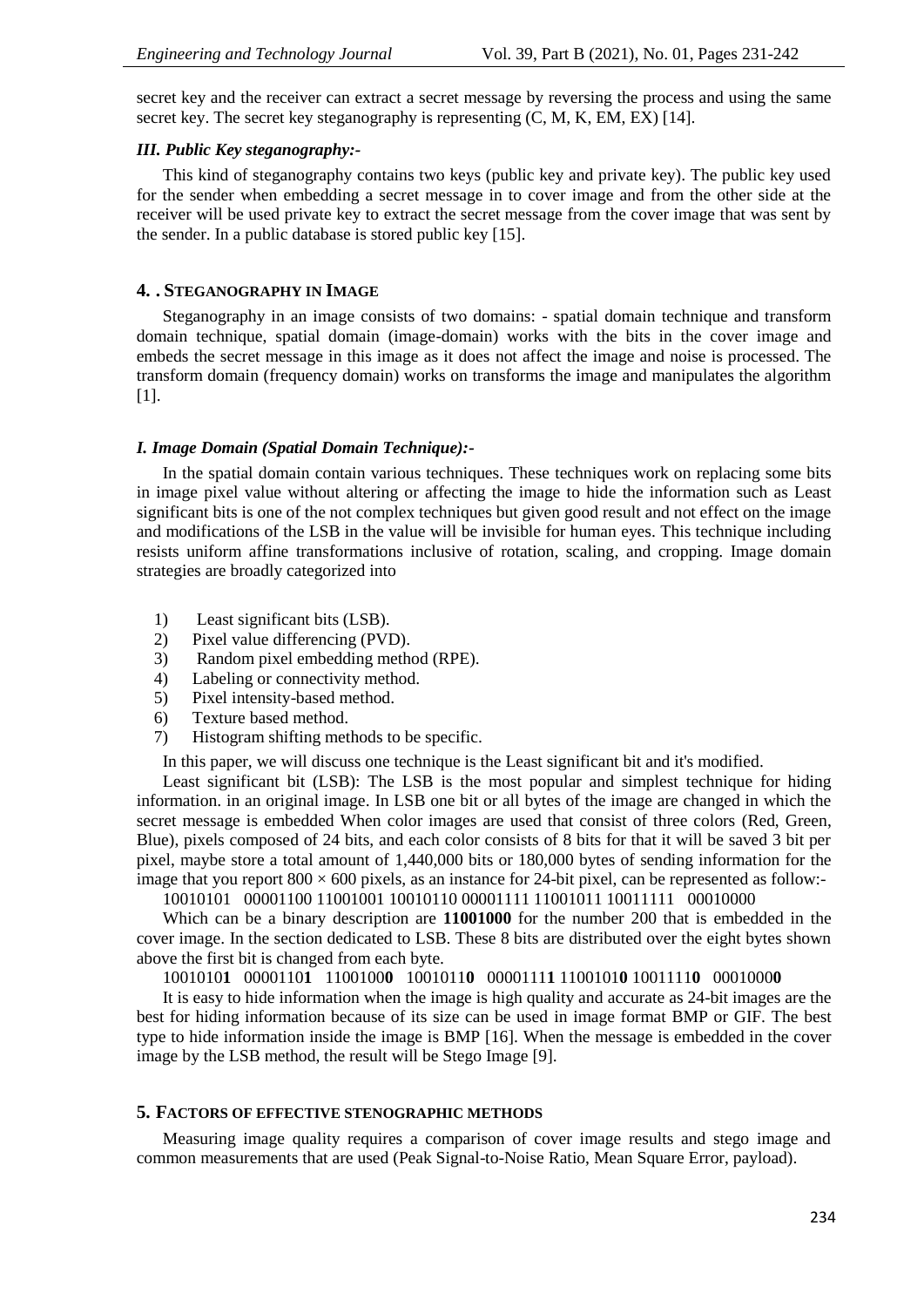1) Mean Square Error (MSE):- It is a measure between cover image and stego image  $C(x, y)$  and  $S(x, y)$ y) is calculated by using the following equation:

$$
MSE = \frac{\sum_{k} [c(x, y) - s(x, y)]^2}{x \cdot y}
$$
 (1)

Where x is represented the number of rows and y is the number of columns inside the cover image.

2) Peak Signal-to-Noise Ratio (PSNR):**-**The PSNR of the cover image and stego image is calculated by using the following equation:

$$
PSNR = 10log_{10}\left(\frac{R2}{MSE}\right) \tag{2}
$$

The maximum image pixel value is 'R', that the  $R=2b-1$ , b is represented bit bottom of the cover image, MSE is represented Mean square Error. PSNR measurement is done in decibels (db). To compare the results of the same restored image, PSNR is used as a good measure.

3) Capacity (Payload):- It is the scale of the information in the original image that may be changed. However, the integrity of the cover image is not affected. Payload depends on the full no. of bits according to pixel and the range of bits embedded in every pixel. Where the payload is in bits per pixel (BPP) and the maximum capacity (MHC) is to hide in percentage.

 $pavidpad = no. of secret message bits / size of the cover image$  (3)

4) Histogram: - The histogram evaluates the number of events of a definite density pixel value in the entire image. The number of pixels varies with a change in the density value due to a change in the lSB pixels, better to be the differences in histogram less between the cover image and the Stego image because these changes can be used to reveal the secret message in stego analysis [12].

5) Information entropy: - Measure security of steganography system by using entropy. Let  $e_1, e_2, e_3,... e_n$  be n possible element with probabilities  $p(e_1), p(e_2), p(e_3)$ . The entropy is given as:

$$
H(e) = \sum_{i=1}^{n-1} p(e_i) \log_2 p(e_i)
$$
 (4)

This comparison produces an evaluation of the average minimum no. of bits that are needed to encode a sequence of bits based on the frequency of the symbol [17].

## **6. PROPOSED METHOD**

In this proposed method will be used a color image which contains three colors (Red, Green, Blue) of 24 bit for each color (RGB) contain 8 bit and the value of each of these colors is represented using a number from 0 to 255, we know that the number 255 is (11111111) in a binary system, we will represent the pixel using 3 Bytes, which is the number that determines the intensity of the color, by way of representing decimal numbers using binary. One byte, meaning we only need one byte to represent the color using Least significant bit (LSB), Most significant bit(MSB) to hide the secret message so that no one can see the message in the image. This method includes three stages (embedding and extracting), and using the secret key for both two steps to increase security,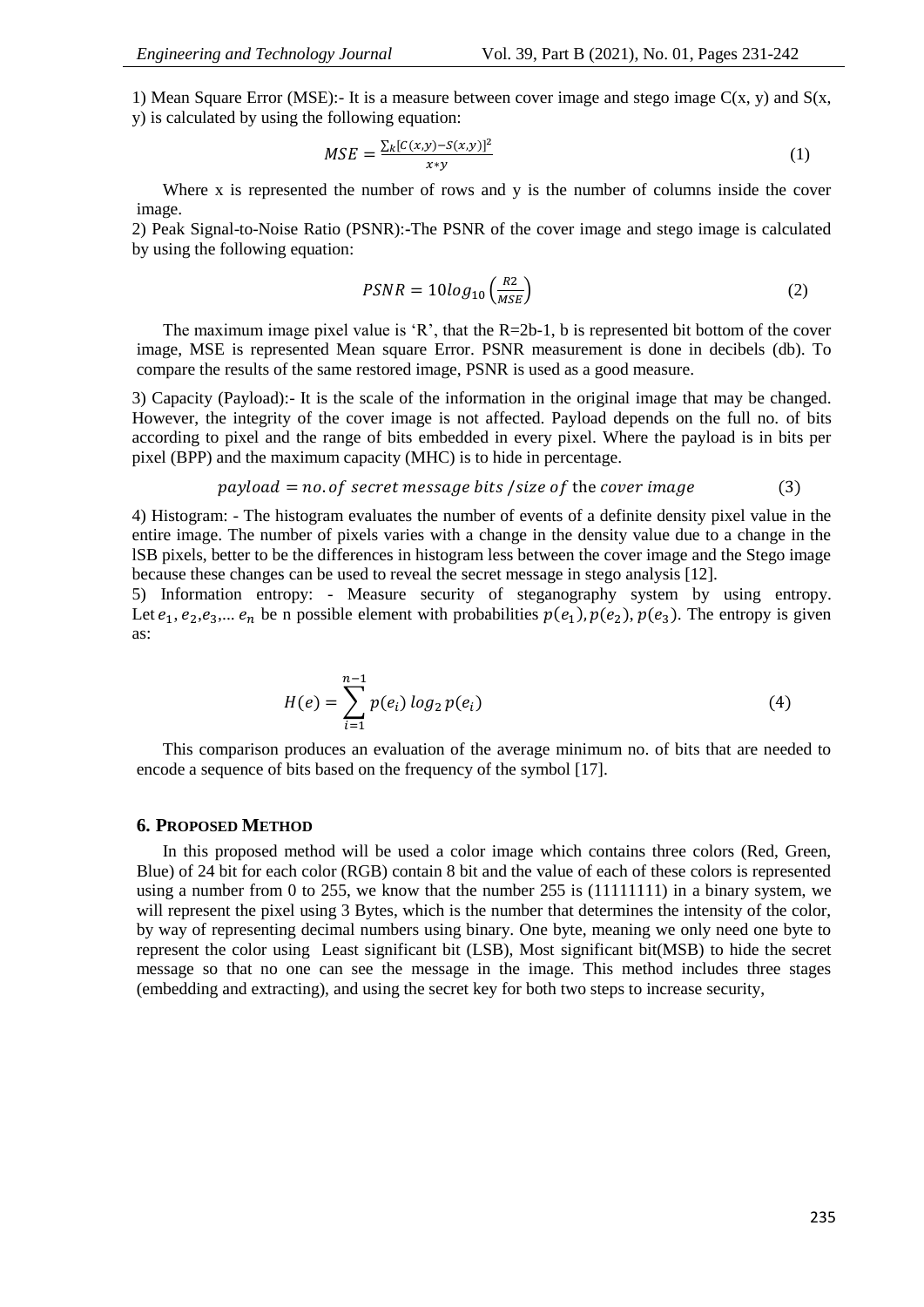1) The first stage input the cover image and use the following extensions (".JPG", ".JPE", ".BMP", ".GIF", ".PNG"), which each extension can give a certain percentage in the hiding measures and no affect the image. In this step using the secret key) for the embedding and extracting stage, the secret key proposed has been implemented using point curve sin in the cover image. To extract locations key points (maximum point, minimum point, and the intercepts) so must apply these function  $y=sin(x)$ and the curve points that are extracted from the width of the cover—image  $(X)$  and height using the function  $(y=sin(x))$  which result point  $(x: width, y: height)$  to hide secret messages at these points. Figure 2 illustrates the general work of the proposed image steganography



**Figure 2: The general work of the proposed image steganography.**

2)The second stage process LSB of embedding is converting secret message and cover image into binary and compare size of the secret message with the size of an image (width, function curve sin (height)) and then take last 3 bit from the most significant bit and apply condition if MSB contains last 3 bit is (000) will be replaced first 2 bit from LSB with the secret message but if contain MSB one in the last 3bit such as (001,100,101,010,111) so will be replacement 1 bit from first LSB with a secret message and embedded message based on the size of the cover image (using different size not determine).

3)The third stage process LSB of extracting secret message by using the same secret key (locations curve sin), which must be select pixels and converted to binary and extract secret message by using the same proposed method about LSB and MSB where check MSB if contains last 3 bit "000" then extract first 2 bit from LSB but if MSB contains '1' last 3 bit for example (111,011,010,101,110,100)then extract 1 bit from first LSB bits when the secret message is completely extracted from the binary bit, it will be converted to ASCII code and then converted to character. In Figure 3 below, the steps are illustrated for the proposed method.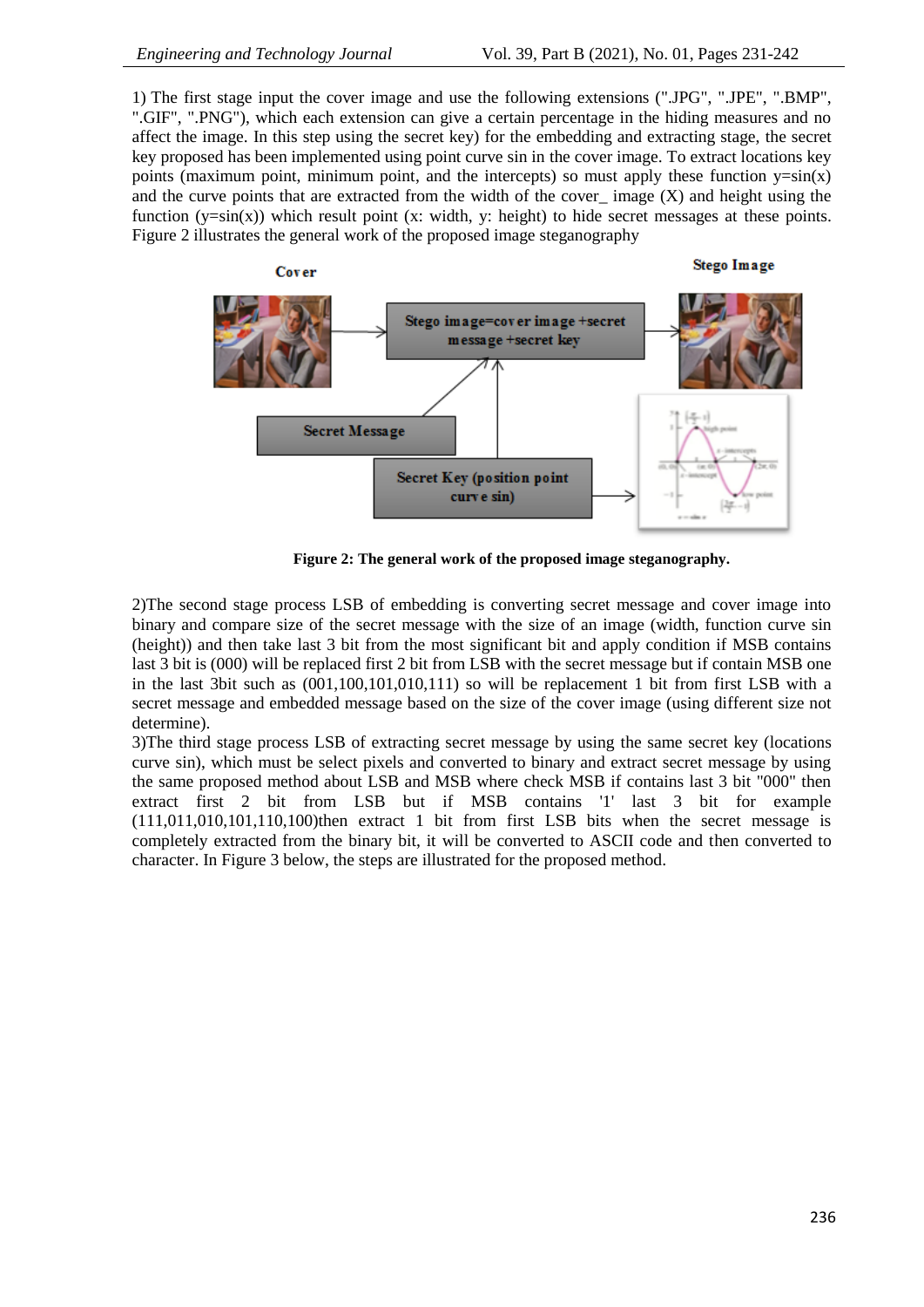

**Figure 3: (a, b): LSB and MSB for embedding and extracting algorithm for 3 colors.**

|                              | Algorithm $(1)$ : Embedding algorithm                         |                                                                                |  |  |  |  |  |
|------------------------------|---------------------------------------------------------------|--------------------------------------------------------------------------------|--|--|--|--|--|
|                              | CovImg()                                                      | 'Cover Image                                                                   |  |  |  |  |  |
|                              | w, h                                                          | 'Image width, height                                                           |  |  |  |  |  |
| Input                        | Seckey()                                                      | 'secret key(point curve sin)                                                   |  |  |  |  |  |
|                              | Lmsg                                                          | 'length secret message                                                         |  |  |  |  |  |
| $\overline{\text{C}}$<br>put | StegoImg()                                                    | 'stego image                                                                   |  |  |  |  |  |
|                              | <b>Define</b> $Tmp(w,h)$                                      |                                                                                |  |  |  |  |  |
|                              | <b>Set</b> $Tmp \leftarrow CovImg$                            |                                                                                |  |  |  |  |  |
|                              | Set lenth $\leftarrow$ (Lmsg*8)+10                            |                                                                                |  |  |  |  |  |
|                              | Set $d \leftarrow 0$                                          |                                                                                |  |  |  |  |  |
|                              | For i Do $\{0 \le i \le \text{lenth }\}$                      |                                                                                |  |  |  |  |  |
|                              | Set j $\leftarrow$ Sin(i* 2.0 * Pi / w+ 1.0) * (h - 1) / 2.0) |                                                                                |  |  |  |  |  |
|                              |                                                               | For all x, y Do { $0 \le x \le w$ , $0 \le y \le h$ }                          |  |  |  |  |  |
|                              | If $d$ < lenth Then $pedge \leftarrow \text{CovImg}(x, y)$    |                                                                                |  |  |  |  |  |
|                              |                                                               | $r \leftarrow pedge.R$ $g \leftarrow pedge.G$ $b \leftarrow pedge.B$           |  |  |  |  |  |
|                              |                                                               | If $r = "000"$ OR $g = "000"$ OR $b = "000"$ Then Set v $\leftarrow$ Seckey(d) |  |  |  |  |  |
| <b>Steps</b>                 | $d++$                                                         |                                                                                |  |  |  |  |  |
|                              |                                                               | <b>Set</b> temp $\leftarrow$ Remove(6, 1). Insert(6, v)                        |  |  |  |  |  |
|                              |                                                               | Else If $d$ < lenth Then Set v $\leftarrow$ Seckey(d)                          |  |  |  |  |  |
|                              |                                                               | $d++$                                                                          |  |  |  |  |  |
|                              |                                                               | Set temp temp← Remove(7, 1).Insert(7, v)                                       |  |  |  |  |  |
|                              |                                                               | EndIf                                                                          |  |  |  |  |  |
|                              | EndIf                                                         |                                                                                |  |  |  |  |  |
|                              | EndIf                                                         |                                                                                |  |  |  |  |  |
|                              | <b>End For</b>                                                | Set Tmp(x,y) ← temp                                                            |  |  |  |  |  |
|                              | <b>End For</b>                                                |                                                                                |  |  |  |  |  |
|                              | <b>End For</b>                                                |                                                                                |  |  |  |  |  |
|                              |                                                               |                                                                                |  |  |  |  |  |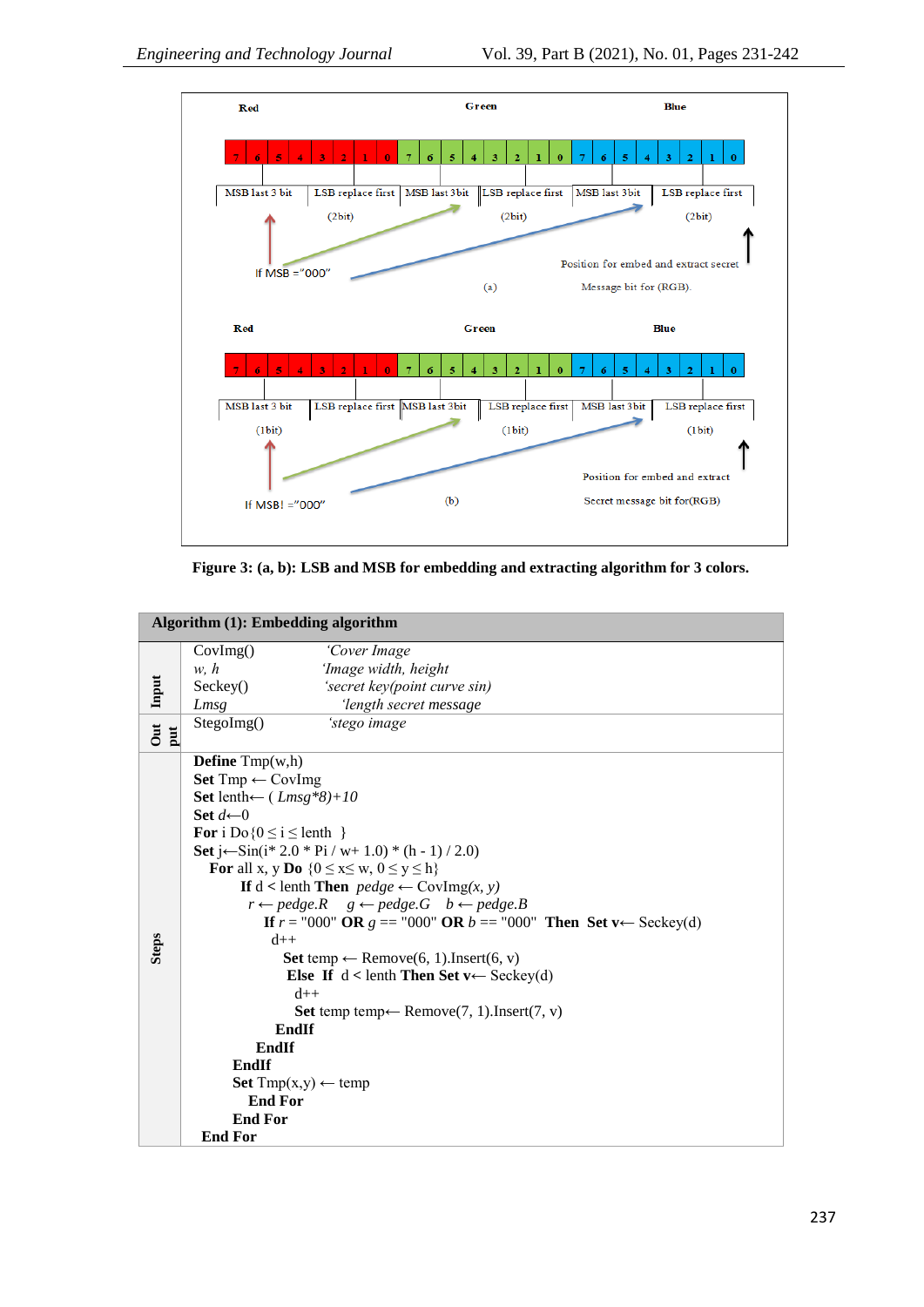|              | Algorithm (2): Extracting algorithm                                        |  |  |  |  |  |  |
|--------------|----------------------------------------------------------------------------|--|--|--|--|--|--|
|              | StegoImg()<br>'stego image                                                 |  |  |  |  |  |  |
| Input        | w, h<br>'Image width, height                                               |  |  |  |  |  |  |
|              | Seckey()<br>'secret key(point curve sin)                                   |  |  |  |  |  |  |
|              | Secmes()<br>'secret message                                                |  |  |  |  |  |  |
| Output       |                                                                            |  |  |  |  |  |  |
|              |                                                                            |  |  |  |  |  |  |
|              | <b>Define</b> $Tmp(w,h)$                                                   |  |  |  |  |  |  |
|              | Set $Tmp \leftarrow CovImg$                                                |  |  |  |  |  |  |
|              | Set $d \leftarrow 0$                                                       |  |  |  |  |  |  |
|              | For i Do $\{0 \le i \le \text{lenth}\}$                                    |  |  |  |  |  |  |
|              | Set $j \leftarrow$ Sin( $i$ * 2.0 * Pi / w+ 1.0) * (h - 1) / 2.0)          |  |  |  |  |  |  |
|              | For all x, y Do $\{0 \le x \le w, 0 \le y \le h\}$                         |  |  |  |  |  |  |
|              | If $d$ < lenth Then $pedge \leftarrow$ StegoImg(x, y)                      |  |  |  |  |  |  |
|              | $r \leftarrow pedge.R$ $g \leftarrow pedge.G$ $b \leftarrow pedge.B$       |  |  |  |  |  |  |
|              | <b>If</b> $r = "000"$ OR $g = "000"$ OR $b == "000"$ Then Set v← Seckey(d) |  |  |  |  |  |  |
|              | $d++$                                                                      |  |  |  |  |  |  |
| <b>Steps</b> | <b>Set</b> temp $\leftarrow$ Remove(6, 1). Insert(6, v)                    |  |  |  |  |  |  |
|              | Else If $d$ < lenth Then Set v $\leftarrow$ Seckey(d)                      |  |  |  |  |  |  |
|              | $d++$                                                                      |  |  |  |  |  |  |
|              | <b>Set</b> temp temp $\leftarrow$ Remove(7, 1). Insert(7, v)<br>EndIf      |  |  |  |  |  |  |
|              | EndIf                                                                      |  |  |  |  |  |  |
|              | EndIf                                                                      |  |  |  |  |  |  |
|              | <b>Set</b> Secmes(d) $\leftarrow$ <b>ASCII</b> (temp)                      |  |  |  |  |  |  |
|              | <b>End For</b>                                                             |  |  |  |  |  |  |
|              | <b>End For</b>                                                             |  |  |  |  |  |  |
|              | <b>End For</b>                                                             |  |  |  |  |  |  |



**Figure 4: Flowchart embedding for sending part.**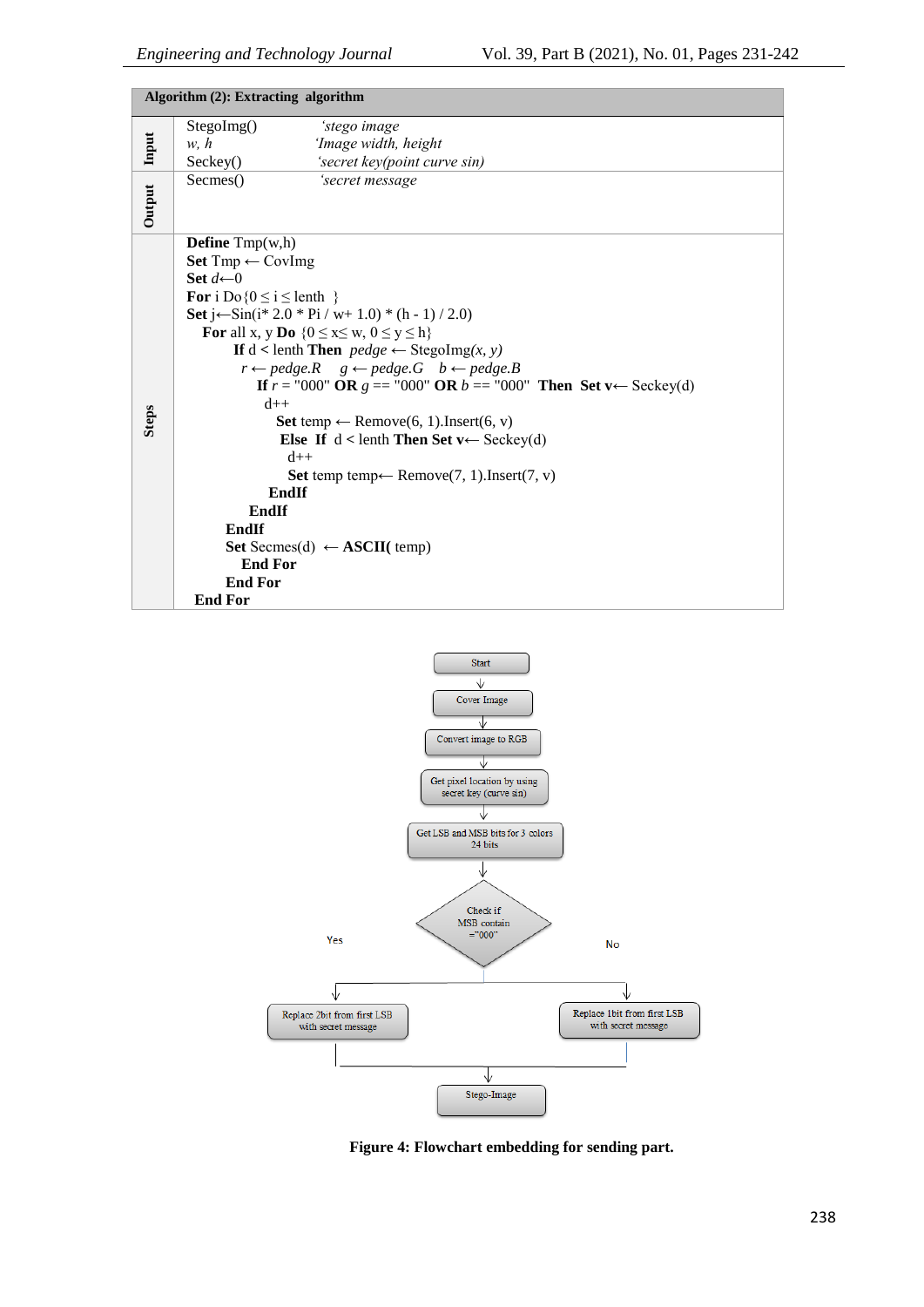

**Figure 5: Flowchart extracting for receiving part.**

# **7. EVALUATION AND RESULT**

The proposed method has been used four factors to evaluate between the cover image and stego image and implement this method in language C# visual studio 2019. The method has experimental on different images like (Lena, Baboon, Mandi, ppepers, flours) as shown in Figure 6 with different extensions such as (BMP, PNG,..etc) and different image size based on using proposed idea using a secret key (points curve sin) to hide a secret message in these points. As a result, has been illustrated payload (capacity) by using the following equation 3 in section V and the measure PSNR is implementing the following equation 2 in section V between the cover image and stego image which result in high PSNR when using the various image of different size, Since the result is high in PSNR so the result MSE will be less, according to the equation 1 in section Because the result is inverse between PSNR and MSE.



**Figure 6: Different cover images apply to the proposed method.**

In Table 1 represent the result of the proposed method by experiment on six images and different image format and is the different dimension of the image and insert message Hello world and payload in bits (98).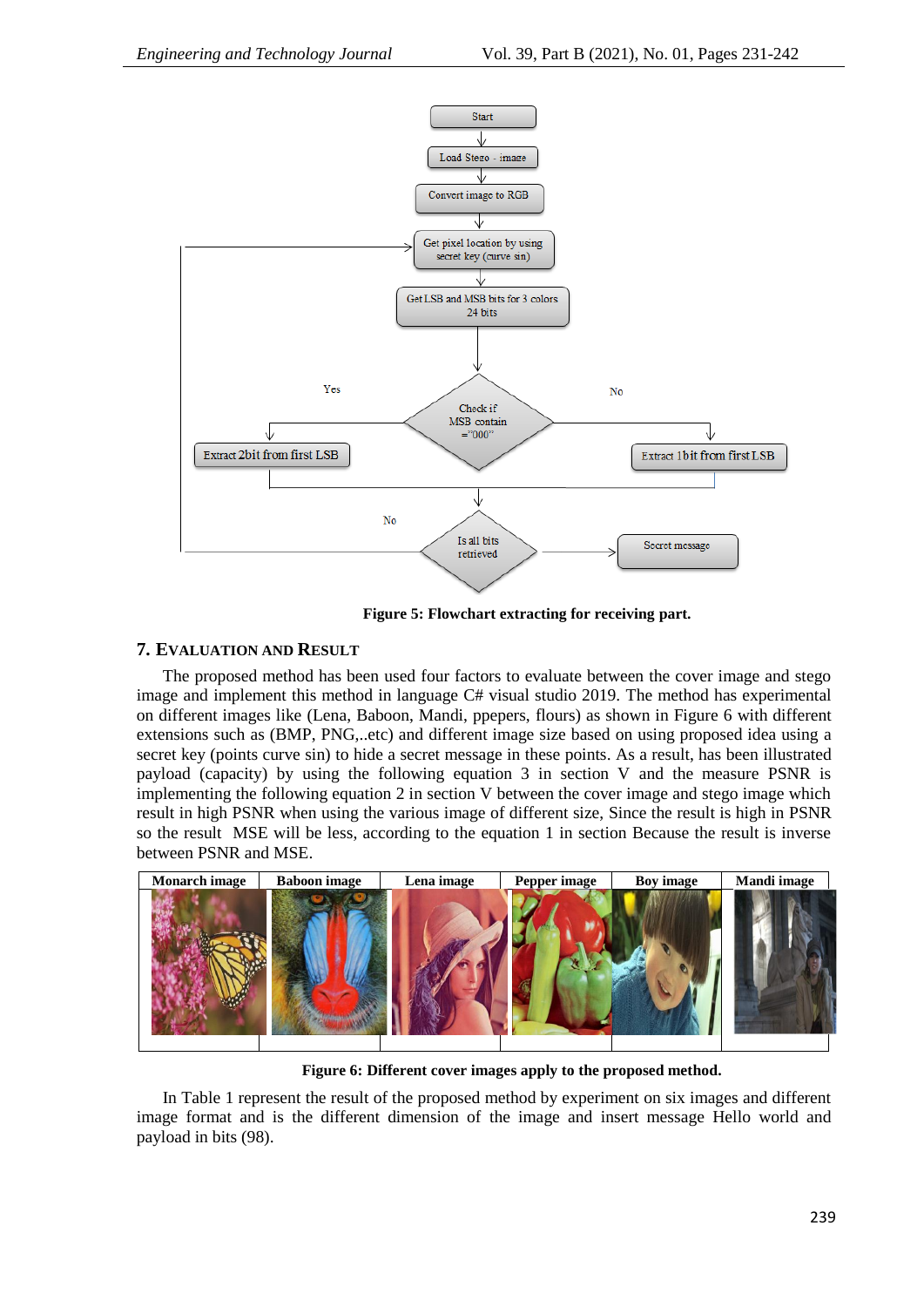| Cover image         | Size of Image(bits) | <b>PSNR</b> | <b>MSE</b> |
|---------------------|---------------------|-------------|------------|
| Mandi.JFIF          | 768x508             | 87.141      | 0.00012    |
| Lena.PNG            | 512 x 512           | 83.742      | 0.00027    |
| <b>Baboon.Bmp</b>   | 500 x480            | 84.608      | 0.00022    |
| <b>Boy.JPEG</b>     | 768x512             | 87.35       | 0.0001     |
| Peppers.PNG         | 512x512             | 83.339      | 0.00030    |
| <b>Monarch.JFIF</b> | 768x508             | 86.753      | 0.00013    |

#### **TABLE I: Measurements of the proposed method for (PSNR, MSE) between the cover image and stego-image**

Table 2 represents the result of the proposed method when inserting message between (1200- 2400) bits and applies on six images which are different image formats, the result is high payload and decrease PSNR and less MSE.

| TABLE II: The measures of the proposed method by using different payload bits and different images. |  |  |  |
|-----------------------------------------------------------------------------------------------------|--|--|--|
|                                                                                                     |  |  |  |

| Cover image         | Size of Image(bits) | <b>PSNR</b> | MSE    | Payload (bits) |
|---------------------|---------------------|-------------|--------|----------------|
| Mandi.JFIF          | 768x508             | 72.023      | 0.0040 | 2426           |
| Lena.PNG            | 512x512             | 72.242      | 0.0038 | 1667           |
| <b>Baboon.Bmp</b>   | 500x480             | 70.534      | 0.0057 | 1738           |
| <b>Boy.JPEG</b>     | 768x512             | 72.897      | 0.0033 | 2426           |
| Peppers.PNG         | 512x512             | 71.656      | 0.0044 | 1748           |
| <b>Monarch.JFIF</b> | 768x508             | 73.032      | 0.0032 | 2370           |

Table 3 represents the result of the proposed method when using different capacity bits in Monarch cover image which will be high PSNR and less MSE and has observed when decrease payload the result of the PSNR is high compare when high payload the PSNR is Less but in this method PSNR not much decrease but approximately for rate PSNR in less payload.

| TABLE III: The measure of the proposed method and using different payloads in monarch |
|---------------------------------------------------------------------------------------|
|---------------------------------------------------------------------------------------|

| payload (bits) | 2370   | 1970   | 866    | 426    | 290    | 50     |
|----------------|--------|--------|--------|--------|--------|--------|
| PSNR           | 73.032 | 73.787 | 77.201 | 80.594 | 82.678 | 90.459 |
| MSE            | 0.003  | 0.002  | 0.001  | 0.0005 | 0.0003 | 5.849  |

Table 4 represents the comparison between the proposed method and other methods when using the same secret message length and image and same payload to compare method is strong or not and when applying the proposed method will be very good and gives high PSNR and less MSE according to other methods.

|  | TABLE IV: Comparisons between the proposed method and other methods. |  |  |  |  |  |
|--|----------------------------------------------------------------------|--|--|--|--|--|
|--|----------------------------------------------------------------------|--|--|--|--|--|

| Cover image and      | <b>Method name</b>           | <b>PSNR</b> | <b>MSE</b> |
|----------------------|------------------------------|-------------|------------|
| <b>Capacity bits</b> |                              |             |            |
| <b>Baboon-90</b>     | U. Ali $\lceil \circ \rceil$ | 61.484      | 0.0202     |
|                      | Proposed method              | 84.772      | 0.0002     |
|                      | G. Maji $[11]$               | 71.597      | 0.0045     |
| Mandi-250            | Proposed method              | 82.970      | 0.0003     |
|                      | $R.Tavoli$ [']               | 57.81       | 0.1075     |
| Lena-981             | Proposed method              | 69.537      | 0.0072     |

Table 5 represents the entropy for Mandi and Peppers (.bmp) in the cover image and stego-image.

| Cover image | Size of     | <b>Entropy for cover</b> | <b>Entropy for stego</b> |
|-------------|-------------|--------------------------|--------------------------|
|             | Image(bits) | image                    | image                    |
| Mandi.bmp   | 768x508     | 7.1358                   | 7.1358                   |
| Peppers.bmp | 512 x 512   | 7.6698                   | 7.6698                   |

**Table V: Measure entropy for the cover image and stego-image.**

The last evaluation is a histogram which is comparisons between the original image and stego image will be used Mandi image and monarch as shown in Figure 7 which is the result stego image same of the histogram of the cover image.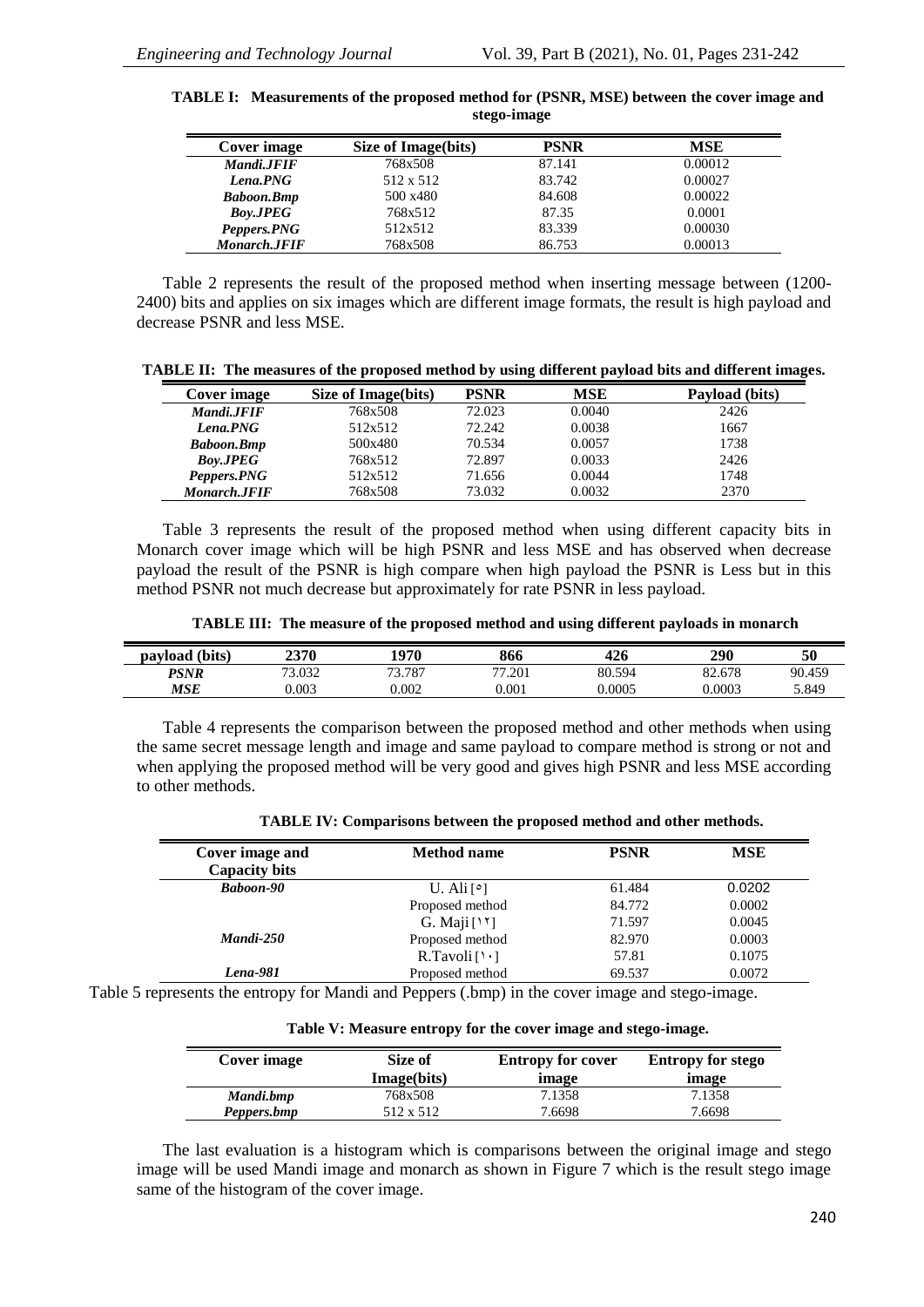

**Figure 7: Comparisons histogram between the cover image and stego image.**

## **8. Conclusions**

In this paper, hybrid LSB and MSB based on color images (RGB) and using various image formats and different size images. Generally, LSB has been targeted in the systems of steganography, thus utilizing MSB provide more security to the system, the stego key is used for hiding information to restrict detection of secret message in an image which is an agreement between the sender and receiver. This method suggests using the value of MSB for check and will be hidden two-bit from LSB if MSB contains last 3 bit is 0 or hiding one bit if contain MSB last 3 bits is 1 which is hiding in the dark area more than the light area which is made not appear to human eye embed a message in image in another meaning not replace data in all bits in pixels just 2 bit or one bit and determine pixels location by using function curve sin which cannot hacker know pixel location, retains image quality by using 4 factors which is PSNR, MSE, Payload, Histogram. PSNR is high when insert and MSE is less and evaluate histogram the result is identical between the original image and stego image. The result of this paper when applying on the different image gives high PSNR of 87.141 and less MSE of 0.00012 when inserting message 80 bits and reduction value PSNR of 72.023 and MSE of 0.0040 when inserting message 1200 bits and measure entropy is the same value for cover image and stego –image then this method increases security and complexity compared with the traditional method. This proposed method gave better value and more secure, that could not hacker estimate the pixel location and how to embed data by using LSB and MSB bits.

# **References**

- **[1]** Y. P. Astuti, E. H. Rachmawanto, and C. A. Sari, "Simple and secure image steganography using LSB and triple XOR operation on MSB," in 2018 International Conference on Information and Communications Technology (ICOIACT), pp.191-195, 2018.
- **[2]** S.H.K.Manoj, G.S.K. Chetan, "The Various Applications of securing Communication Data with the help of Steganography," International Journal of Engineering and Techniques. Vol. 4, pp. 247-250, 2018.
- **[3]** A. U. Islam et al., "An improved image steganography technique based on MSB using bit differencing," in 2016 Sixth International Conference on Innovative Computing Technology (INTECH), pp. 265-269,2016.
- **[4]** N. Singh, "High PSNR based Image Steganography," International Journal of Advanced Engineering Research and Science, Vol. 6, No. 1, 2019.
- **[5]** U. Ali, M. Sohrawordi, and M. P. Uddin, "A Robust and Secured Image Steganography using LSB and Random Bit Substitution," Am. J. Eng. Res.AJER, No. 8, pp. 39-44, 2019.